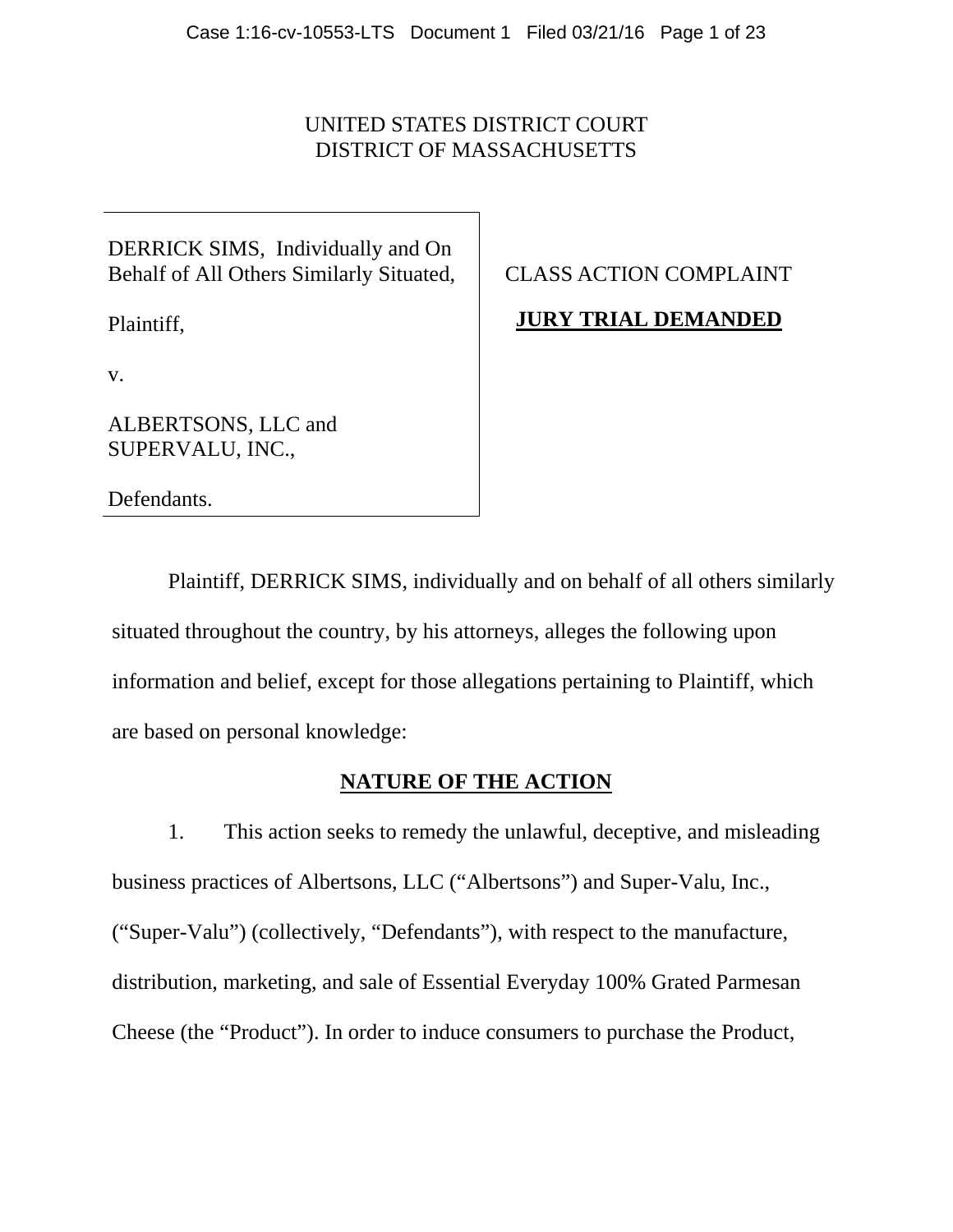### Case 1:16-cv-10553-LTS Document 1 Filed 03/21/16 Page 2 of 23

Defendants' advertising, marketing, and on-label texts prominently feature the warranty and representation: "100% Grated Parmesan Cheese."

2. Notwithstanding Defendants' warranty and representation, independent laboratory testing shows that the product is not in fact "100%" grated parmesan, but rather contains significant quantities of adulterants and fillers. In fact, testing shows that at least 8.8% of the purportedly "100%" parmesan cheese consists of cellulose, a filler and anti-clumping agent derived from *wood pulp.*

3. Plaintiff brings this action against Defendants on behalf of himself and a nationwide class of consumers who purchased the Product during the applicable limitations period (the "Class Period").

### **PARTIES**

4. Plaintiff Derrick Sims is an individual consumer who, at all times material hereto, was a resident and citizen of Massachusetts, residing in Norfolk County. During the Class Period Plaintiff purchased the Product at the Shaw's store at 134 Nahaton Street, Norwood, Massachusetts.

5. Plaintiff was induced to purchase the Product based upon the statement appearing on the front of the label, i.e., "100% Grated Parmesan Cheese." Plaintiff would not have purchased the product, and/or would have paid significantly less for the product, had he known that the "100%" representation is false and mischaracterizes the amount and percentage of Parmesan Cheese in the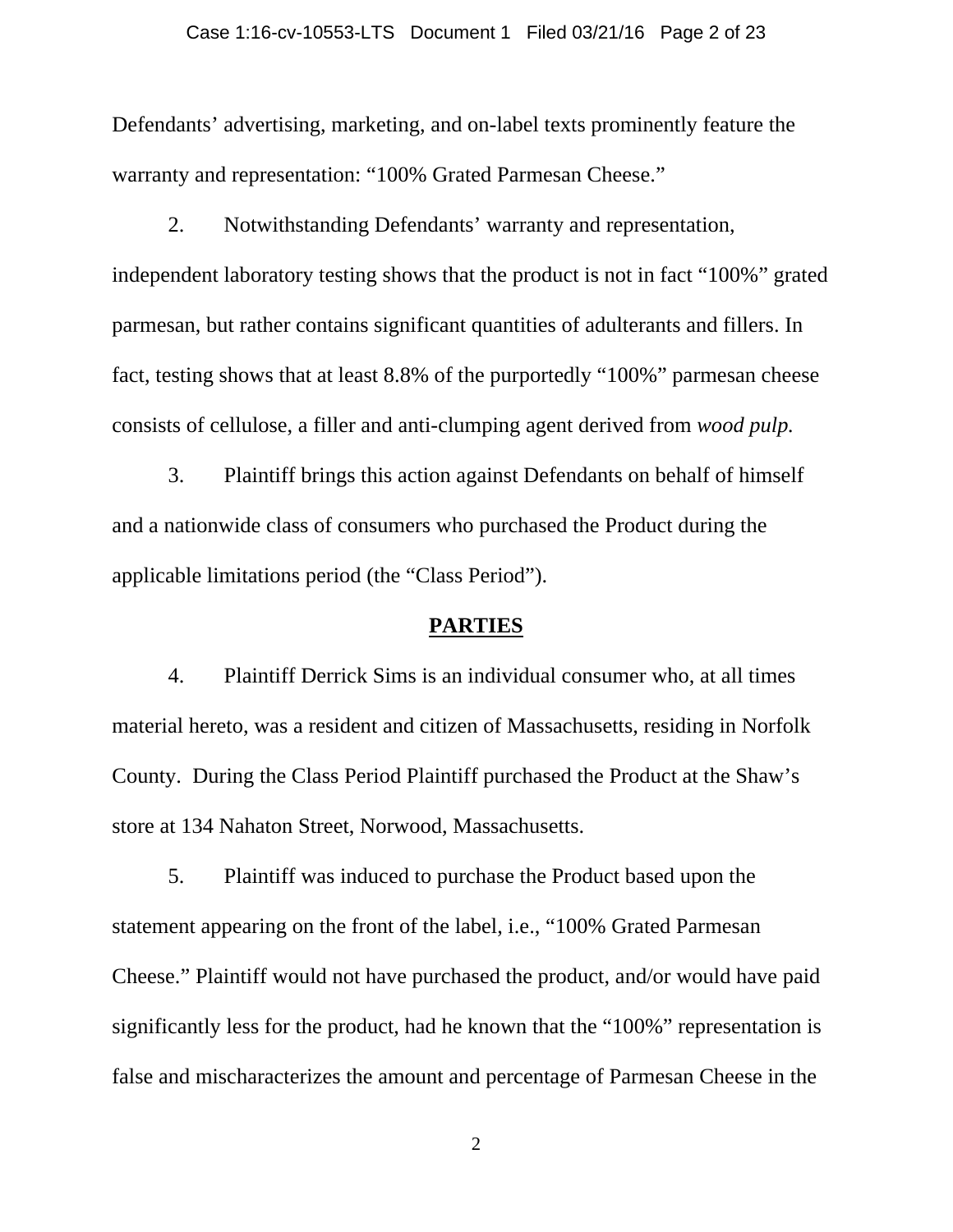#### Case 1:16-cv-10553-LTS Document 1 Filed 03/21/16 Page 3 of 23

container. Plaintiff suffered injury in fact as a result of Defendants' deceptive, misleading, false, and unfair practices, as described herein.

6. Albertsons, LLC is a Delaware limited liability company with its principal place of business at 250 Parkcenter Blvd., Boise, Idaho 83706. Albertsons is among the largest food and drug retailers in the United States, with more than 2,200 retail locations in 33 states and the District of Columbia. Albertsons operates food and drug stores under a number of banners, including Albertsons, Albertsons Market, Acme Markets, Amigos, Carrs, Jewel-Osco, Market Street, Pavillions, Randalls, Safeway, Shaw's/Star Market, Super Saver, Tom Thumb, United Supermarkets, and Vons<sup>1</sup> (sometimes referred to herein collectively as the "Albertsons Family of Stores").

7. SuperValu is a Delaware corporation with a principal place of business at 11840 Valley View Road, Eden Prairie, Minnesota, and is a publicly traded corporation under the symbol "SVU" on the New York Stock Exchange. SuperValu is one of the largest grocery wholesalers and retailers in the United States, with annual sales of approximately \$18 billion. Among other operations, Super-Valu owns and operates approximately 200 supermarkets and retail grocery stores in 18 states. Super-Valu owns and operates stores under several banners, including Cub Foods, Farm Fresh, Hornbacher's, Shop 'n Save, Shoppers and

 $\overline{a}$ 

<sup>1</sup> http://www.albertsons.com/our-company/traditions-history/ (last visited 3/11/16).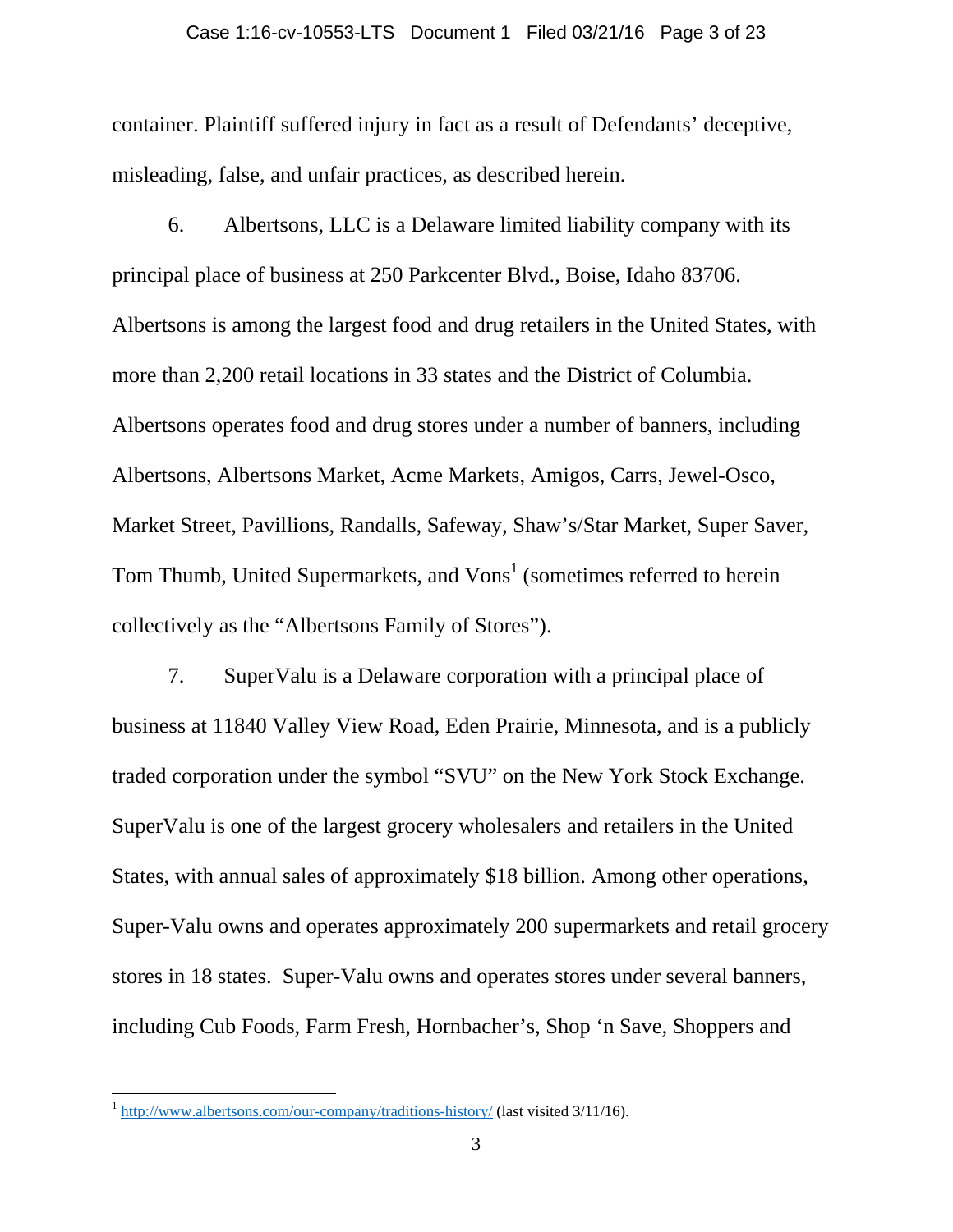SuperValu (sometimes referred to herein collectively as the Super-Valu Family of Stores").

8. Albertsons, pursuant to an agreement with Super-Valu, licenses the trademark, "Essential Everyday," a house brand line of 2,700 grocery products (consisting of food, household and cleaning and laundry products), including Essential Everyday 100% Grated Parmesan Cheese—the Product. Essential Everyday products, including the Product, are sold as house brands at stores within the Albertsons Family of Stores, including Acme Markets, Albertsons stores, Jewel-Osco stores, and Shaw's/Star Market stores. This includes stores in the Commonwealth of Massachusetts, such as Shaw's and Star Market. Essential Everyday products are also sold as house brands at stores within the Super-Valu family of stores, including Cub Foods, Farm Fresh, Hornbacher's, Shop 'n Save and Shoppers.

9. Super-Valu owns the trademark "Essential Everyday," and distributes the Essential Everyday products, including the Product, to retailers across the country, including stores within the Super-Valu Family of Stores and the Albertsons Family of Stores. The label on the Product container states that it is "distributed by SuperValu, Inc."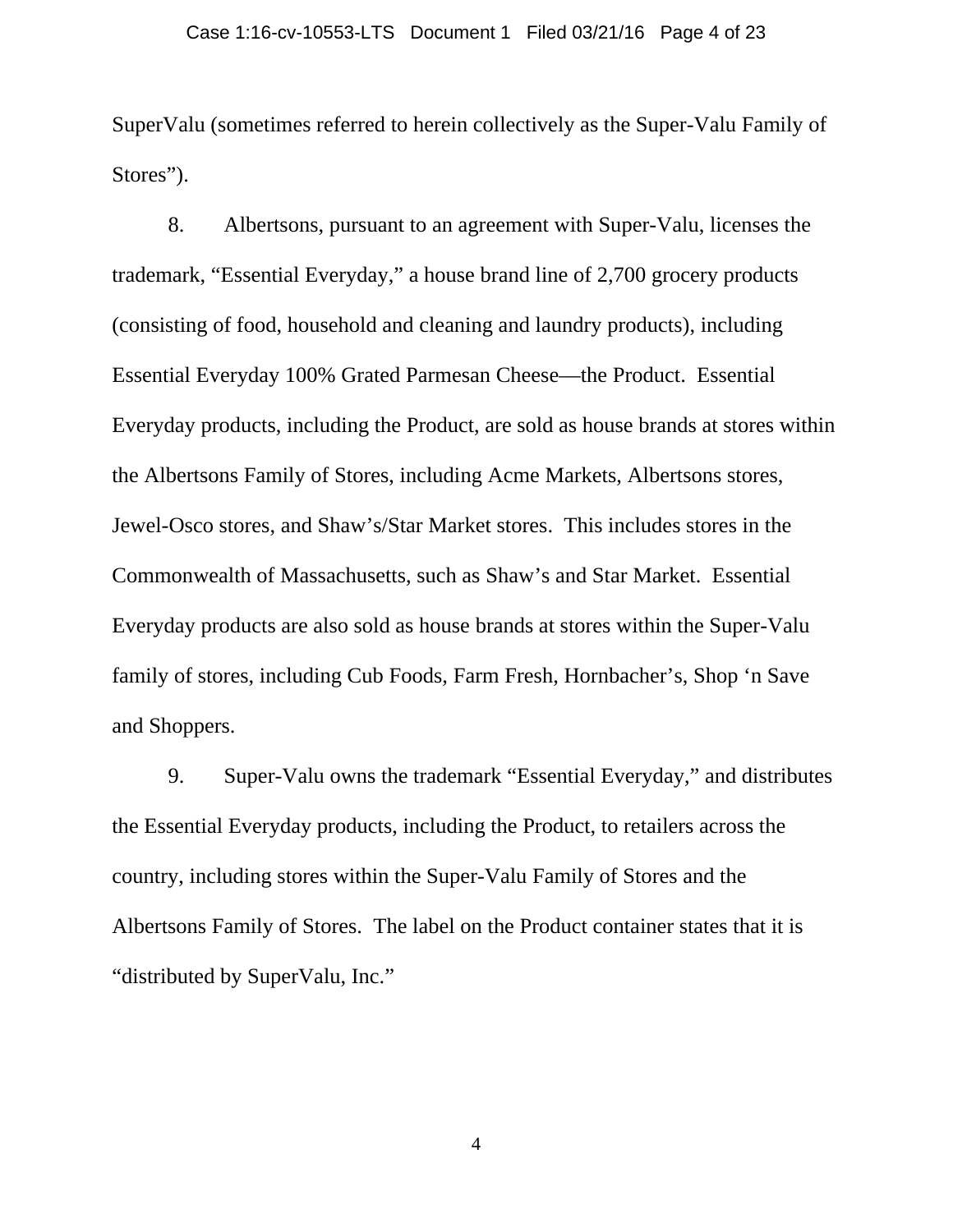### **JURISDICTION and VENUE**

10. Jurisdiction is proper pursuant to 28 U.S.C. § 1332(d)(2). Upon information and belief, the amount in controversy is in excess of \$5,000,000, exclusive of interests and costs.

11. Venue is proper because Plaintiff and many Class Members reside in this District, many transactions that are the subject of this action took place in this District, Defendants own and/or operate retail stores in this District, and Plaintiff resides in this District.

9. This Court has personal jurisdiction over Defendants because Defendants conduct and transact business in the Commonwealth of Massachusetts, contract to supply goods within the Commonwealth of Massachusetts, and supply goods within the Commonwealth of Massachusetts.

### **FACTS COMMON TO ALL CAUSES OF ACTION**

10. As can be seen in the image below, Defendants boldly represent on the label that the Product is "100%" Grated Parmesan Cheese. To emphasize that point, the label contains a picture of what appears to be a solid wedge and two solid chunks of parmesan cheese. Consumers, including Plaintiff, reasonably rely on the label and believe Defendants' statement that the Product consists of "100%" Parmesan Cheese means no substitutes or fillers are present in the container.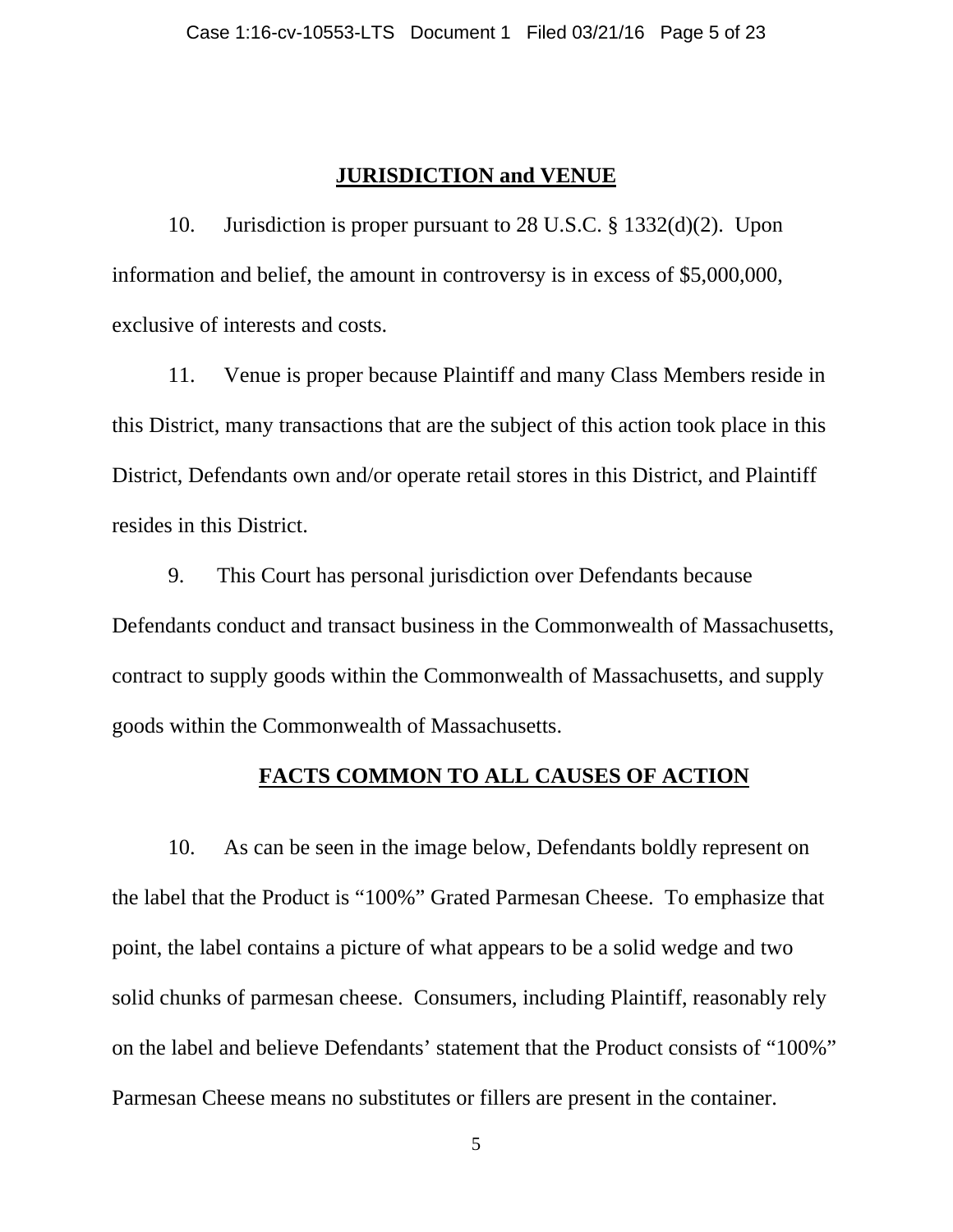Because the Product does in fact contain fillers and substitutes, the "100%" Parmesan claim is literally false and is also misleading to consumers, including Plaintiff.



11. Independent testing shows that at least 8.8% of the Product is not Parmesan Cheese. Indeed, at least 8.8% of the Product is not even cheese of any kind, but is rather comprised of fillers and additives--at least 8.8% of the Product is cellulose, an anti-clumping agent derived from *wood pulp*. These facts were discussed in a February 16, 2016 BloombergBusiness article by Lydia Mulvaney, *The Parmesan Cheese You Sprinkle on Your Penne Could be Wood*. According to the February 16 Bloomberg article, Bloomberg News had various grated cheese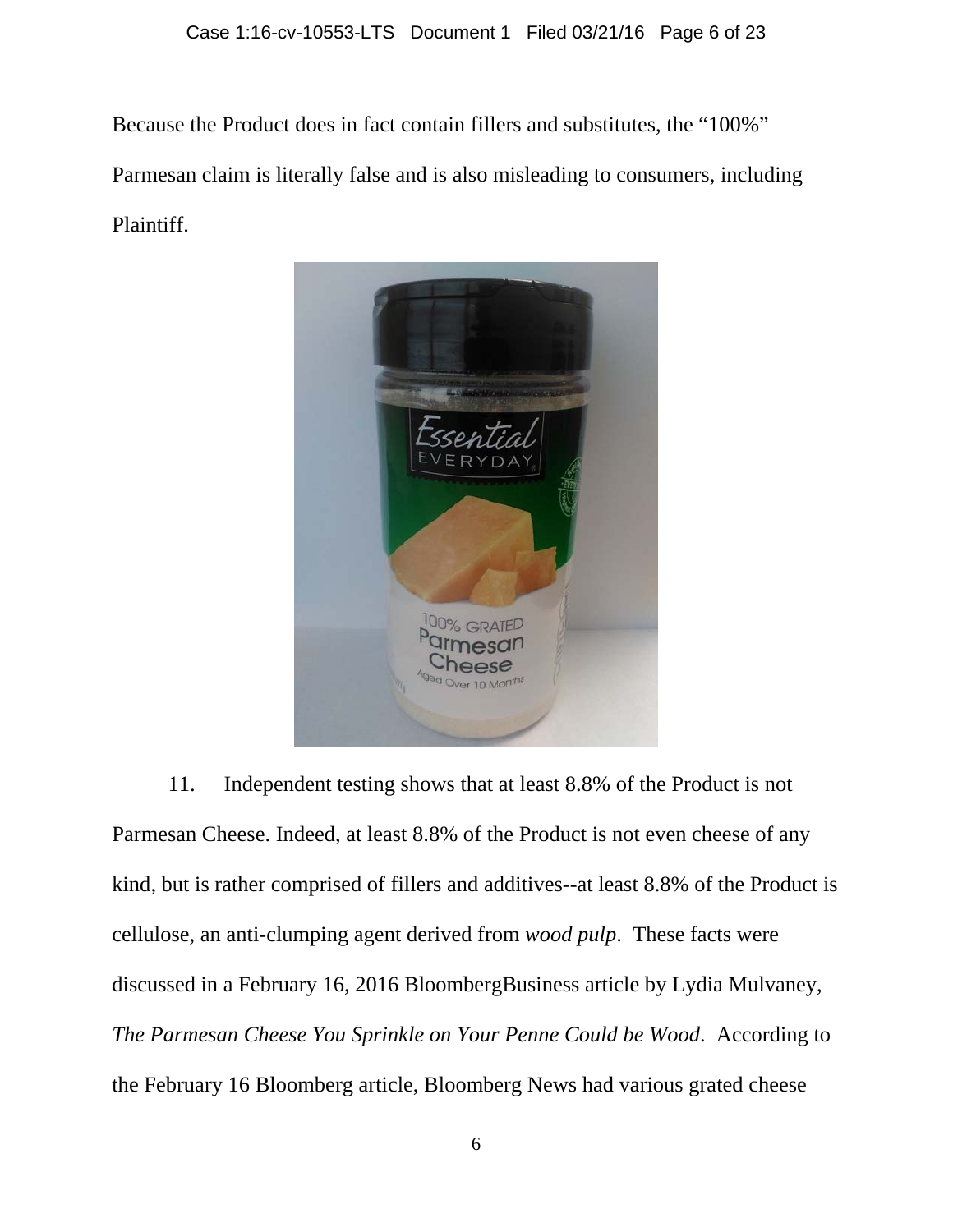brands tested for wood pulp content by an independent laboratory, and the test results showed that the Product contained 8.8% cellulose. As stated above, this shows the "100% Grated Parmesan" representation to be false. The presence of cellulose, a filler, shows that the Product is not 100% Grated Parmesan," as represented.

12. As reported by BloombergBusiness on February 19, 2016, in response to the February 16 Bloomberg article and the investigation cited therein, the Jewel-Osco supermarket chain recalled the Product and removed it from the shelves at all of its 185 stores nationwide. $2$ 

13. However, the Product is still available in some stores. As recently as March 10, 2016, the Product was available at Star Market stores in Massachusetts, with an 8 ounce container selling for \$3.49 (\$2.99, with a discount labeled as "promotional savings").

## **CLASS ALLEGATIONS**

14. Plaintiff brings this matter on behalf of himself and those similarly situated. As detailed at length in this Complaint, Defendants orchestrated deceptive marketing, advertising, and labeling practices. Defendants' customers were uniformly impacted by and exposed to this misconduct. Accordingly, this

 $\overline{a}$ 

 $2^2$  The Jewel-Osco stores are part of the Albertsons Family of Stores.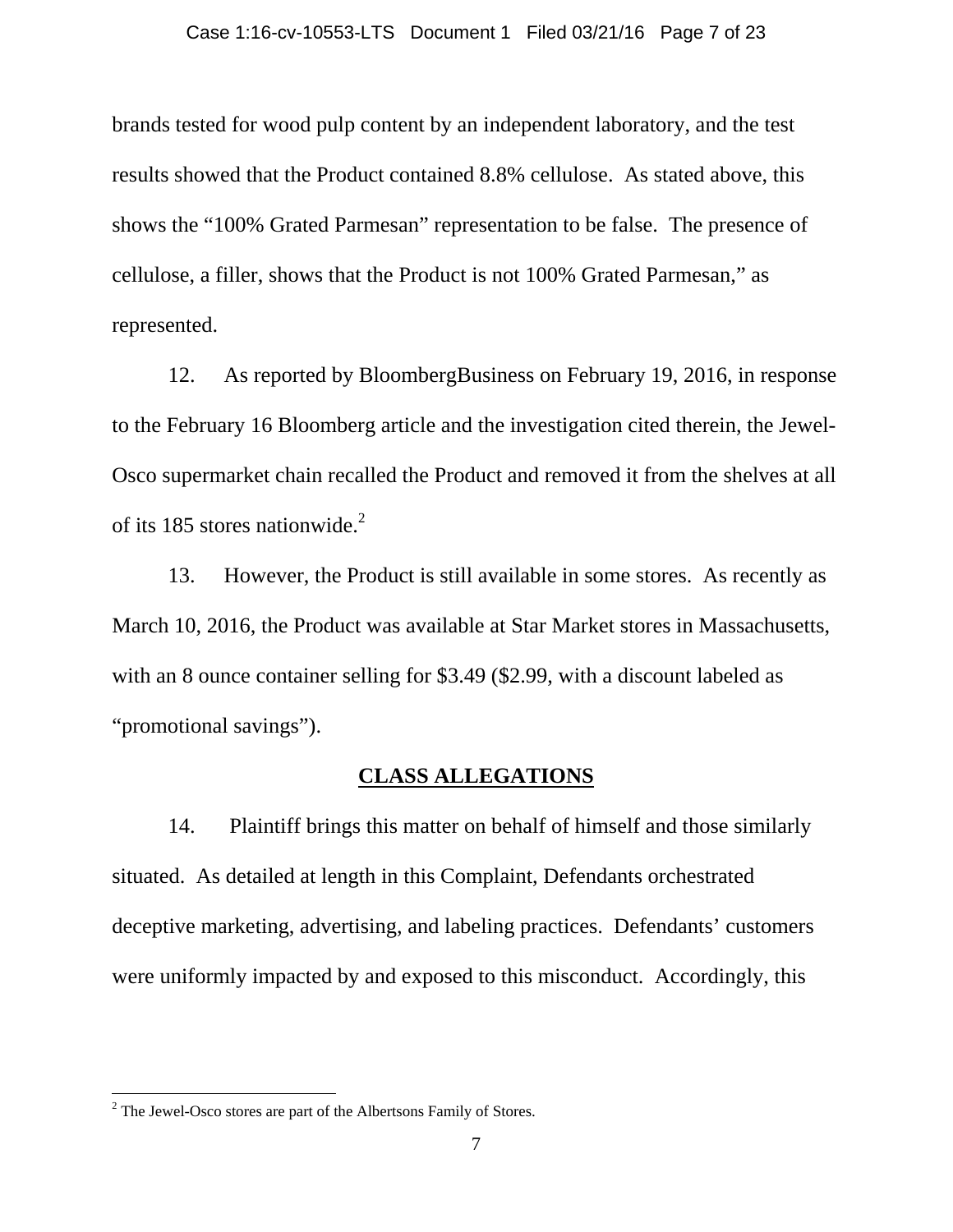Complaint is uniquely situated for class-wide resolution, including injunctive relief.

15. The Class is defined as all consumers who purchased the Product anywhere in the United States during the period from March 21, 2012 through the present.

16. Plaintiff also seeks certification, to the extent necessary or appropriate, of a subclass of individuals who purchased the product in the Commonwealth of Massachusetts at any time during the period from March 21, 2012 through the present (the "Massachusetts Subclass").

17. The Class and Massachusetts Subclass shall be referred to collectively throughout the Complaint as "the Class."

18. Excluded from the Class are Defendants, the officers and directors of Defendants at all relevant times, members of their immediate families and their legal representatives, heirs, successors or assigns and any entity in which Defendants have or had a controlling interest. Any judge and/or magistrate judge to whom this action is assigned and any members of such judges' staffs and immediate families are also excluded from the Class. Also excluded from the Class are persons or entities that purchased the Product for purposes of resale.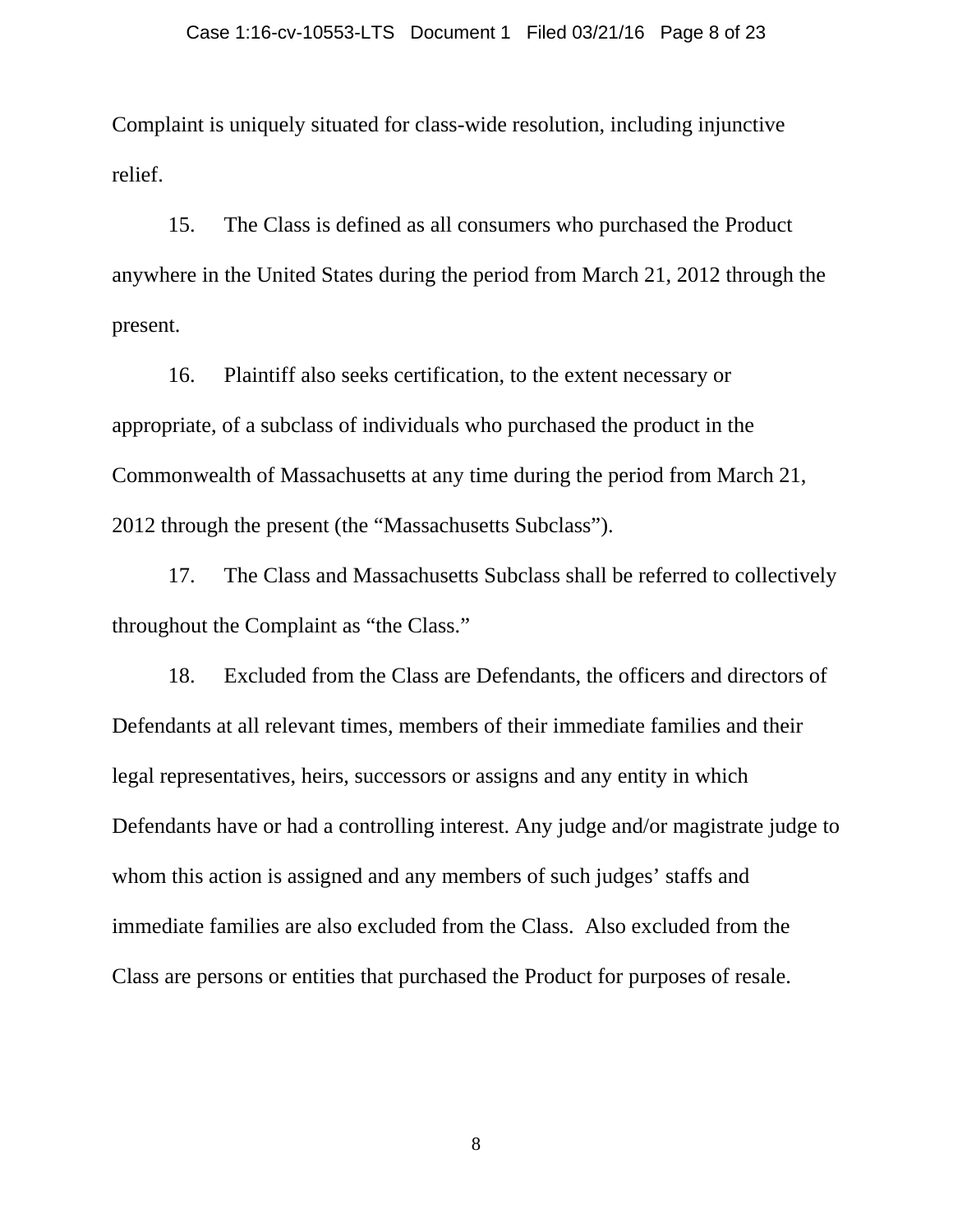#### Case 1:16-cv-10553-LTS Document 1 Filed 03/21/16 Page 9 of 23

19. This action is properly brought and should be maintained as a class action under Rule 23(a), satisfying the class action prerequisites of numerosity, commonality, typicality, and adequacy because:

20. Numerosity: Class Members are so numerous that joinder of all members is impracticable. Plaintiff believes that there are thousands of consumers who are Class Members described above who have been damaged by Defendants' deceptive and misleading practices.

21. Commonality: The questions of law and fact common to the Class Members which predominate over any questions which may affect individual Class Members include, but are not limited to:

- a. Whether Defendants are responsible for the conduct alleged herein which was uniformly directed at all consumers who purchased the Product;
- b. Whether Defendants' misconduct set forth in this Complaint demonstrates that Defendants have engaged in illegal, unfair, fraudulent, or unlawful business practices with respect to the advertising, marketing, and sale of the Product;
- c. Whether Defendants made false and/or misleading statements to the Class and the public concerning the Product.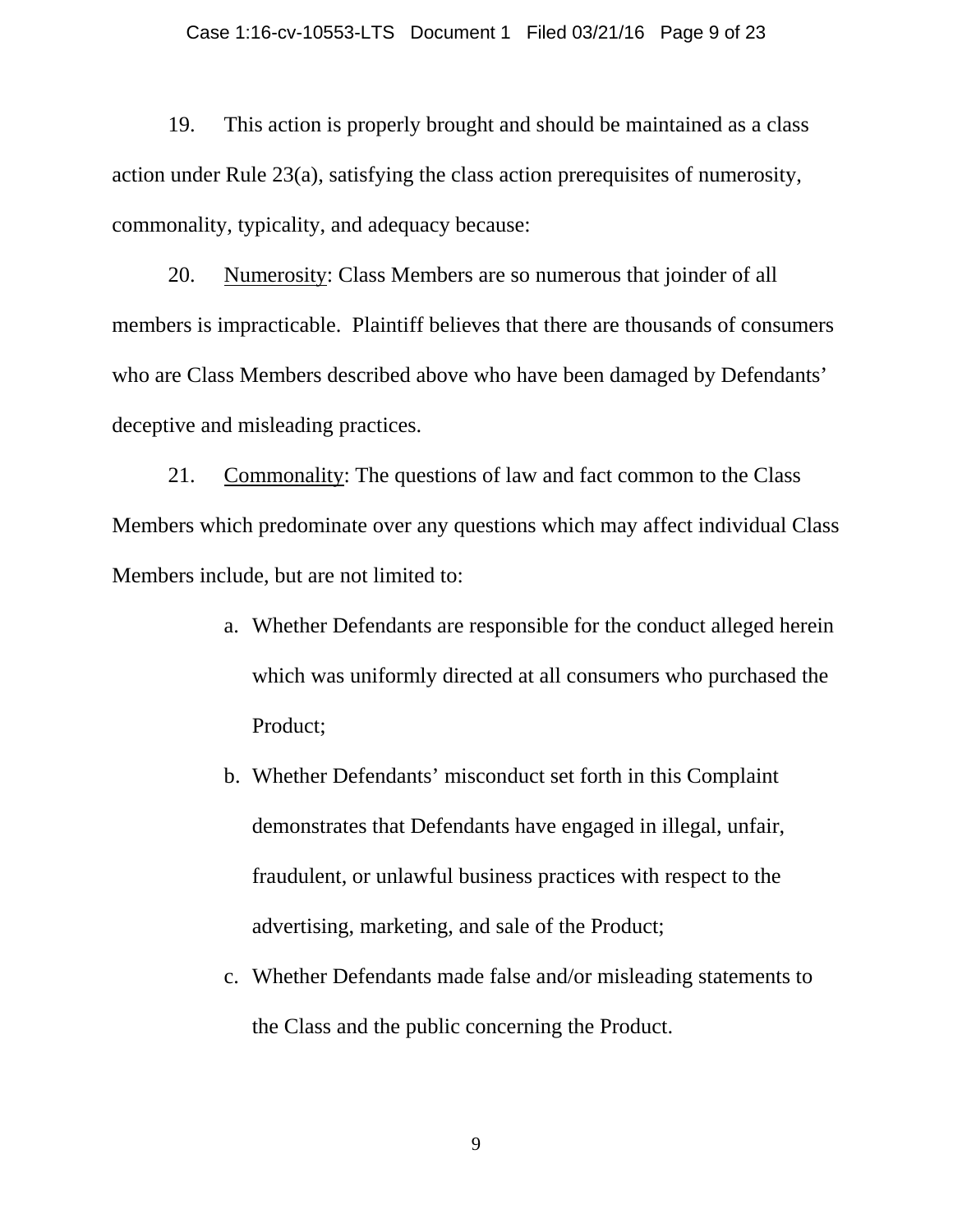- d. Whether Defendants' false and misleading statements concerning the Product were likely to deceive the public;
- e. Whether Plaintiff and the Class are entitled to injunctive relief;
- f. Whether Plaintiff and the Class are entitled to money damages under the same causes of action as the other Class Members.

22. Typicality: Plaintiff is a member of the Class. Plaintiff's claims are typical of the claims of each Class Member in that every member of the Class was susceptible to the same deceptive and misleading conduct and purchased the Defendants' Product. Plaintiff is entitled to relief under the same causes of action as the other Class Members.

23. Adequacy: Plaintiff is an adequate Class representative because his interests do not conflict with the interests of the Class Members he seeks to represent; his consumer fraud claims are common to all members of the Class and he has a strong interest in vindicating his rights; he has retained counsel competent and experienced in complex class action litigation and they intend to vigorously prosecute this action. Plaintiff has no interests which conflict with those of the Class. The Class Members' interests will be fairly and adequately protected by Plaintiff and his counsel. Defendants have acted in a manner generally applicable to the Class, making relief appropriate with respect to Plaintiff and the Class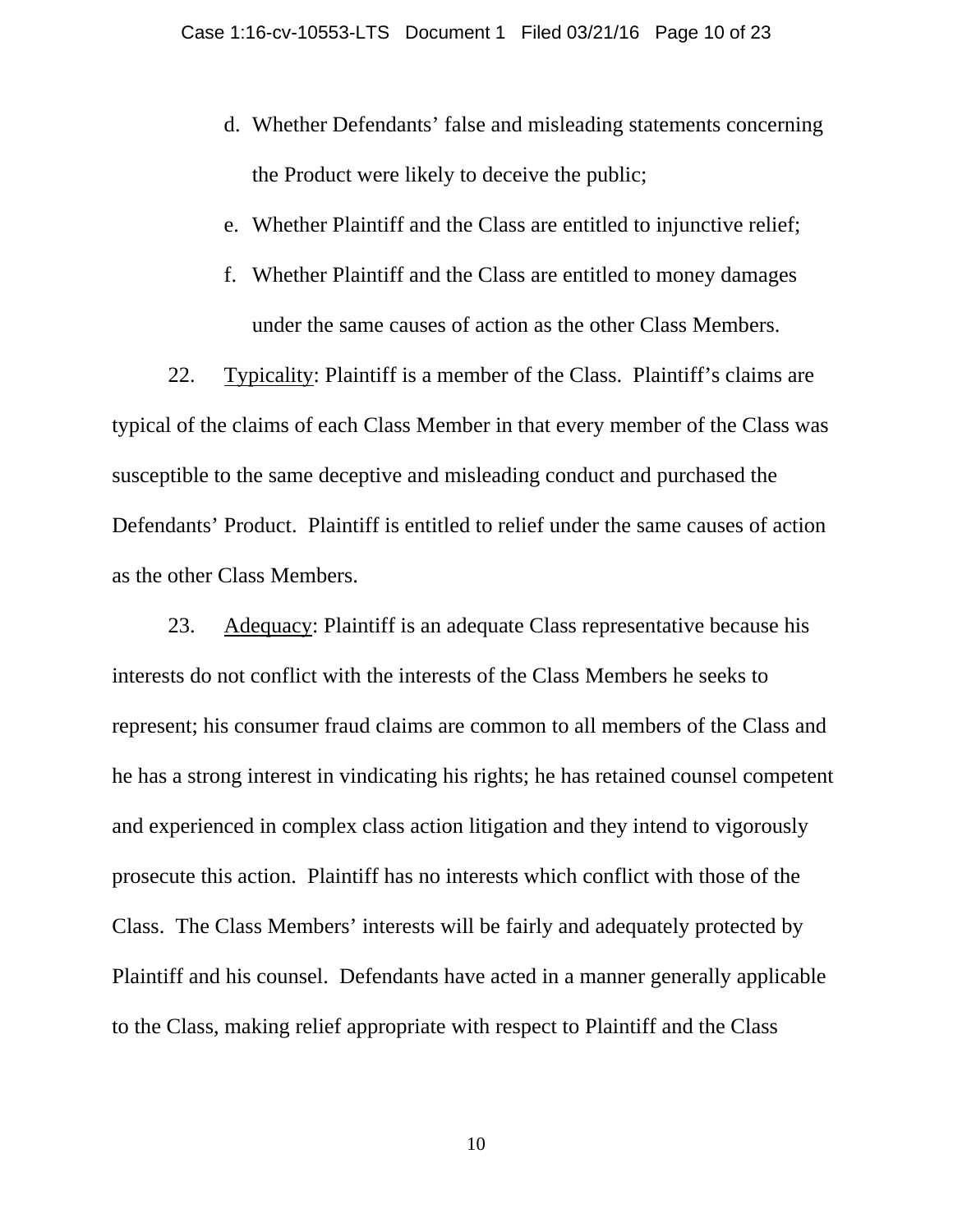#### Case 1:16-cv-10553-LTS Document 1 Filed 03/21/16 Page 11 of 23

Members. The prosecution of separate actions by individual Class Members would create a risk of inconsistent and varying adjudications.

24. This action is properly brought and should be maintained as a class action under Rule 23(b) because a class action is superior to traditional litigation of this controversy. Pursuant to Rule 23(b)(3), common issues of law and fact predominate over any other questions affecting only individual members of the Class. The Class issues fully predominate over any individual issue because no inquiry into individual conduct is necessary; all that is required is a narrow focus on Defendants' illegal, deceptive, and misleading marketing and labeling practices. In addition, class treatment is superior to other methods for fair and efficient adjudication of this controversy.

25. Superiority: A class action is superior to the other available methods for the fair and efficient adjudication of this controversy because:

- a. The joinder of thousands of individual Class Members is impracticable, cumbersome, unduly burdensome, and a waste of judicial and/or litigation resources;
- b. The individual claims of the Class Members may be relatively modest compared with the expense of litigating the claim, thereby making it impracticable, unduly burdensome, and expensive—if not totally impossible—to justify individual actions;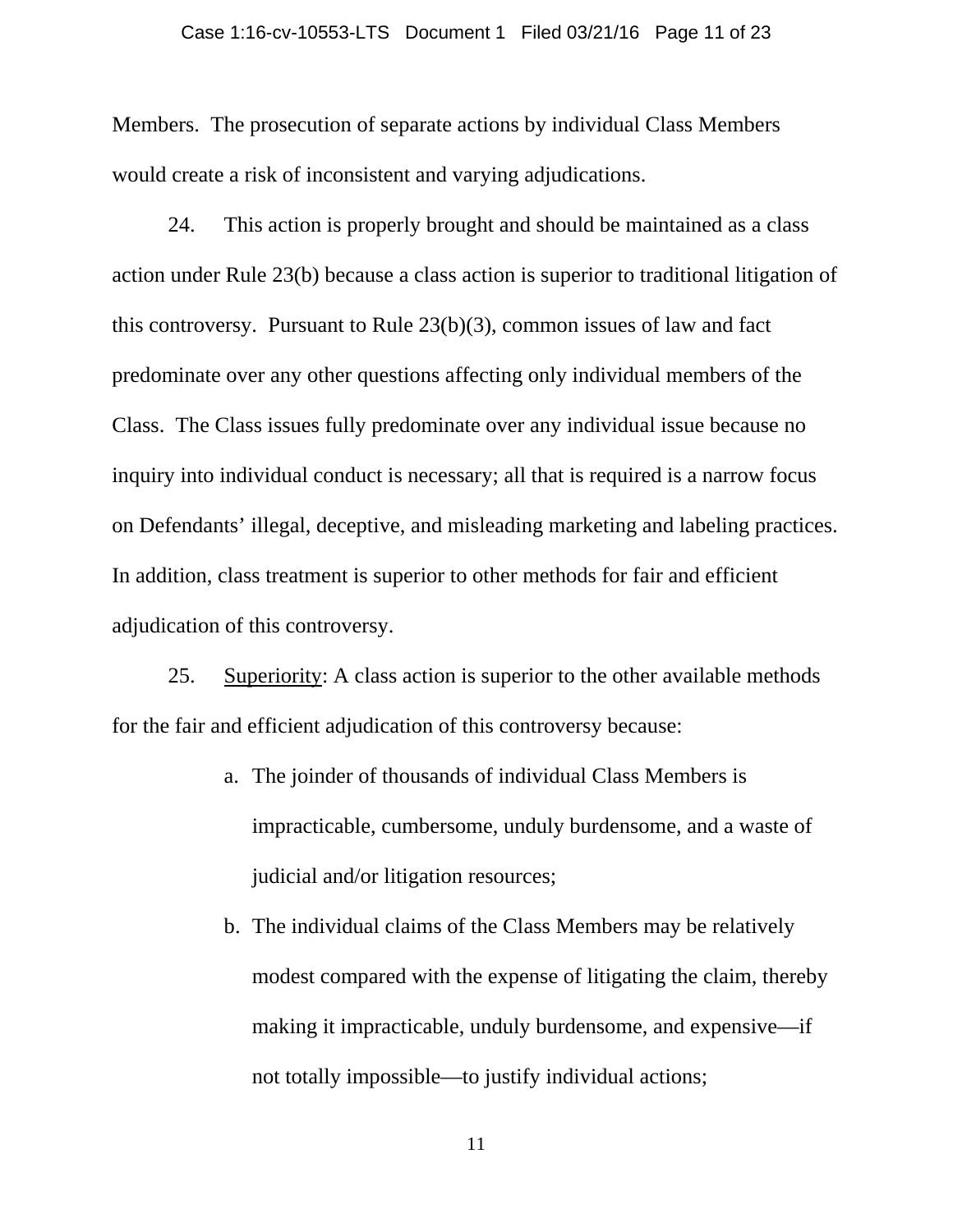- c. When Defendants' liability has been adjudicated, all Class Members' claims can be determined by the Court and administered efficiently in a manner far less burdensome and expensive than if it were attempted through filing, discovery, and trial of all individual cases;
- d. This class action will promote orderly, efficient, expeditious, and appropriate adjudication and administration of Class claims;
- e. Plaintiff knows of no difficulty to be encountered in the management of this action that would preclude its maintenance as a class action;
- f. This class action will assure uniformity of decisions among Class Members;
- g. The Class is readily definable and prosecution of this action as a class action will eliminate the possibility of repetitious litigation;
- h. Class Members' interests in individually controlling the prosecution of separate actions is outweighed by their interest in efficient resolution by a single class action; and
- i. It would be desirable to concentrate in this single venue the litigation of all plaintiffs who were induced by Defendants' uniform false and illegal advertising to purchase the Product.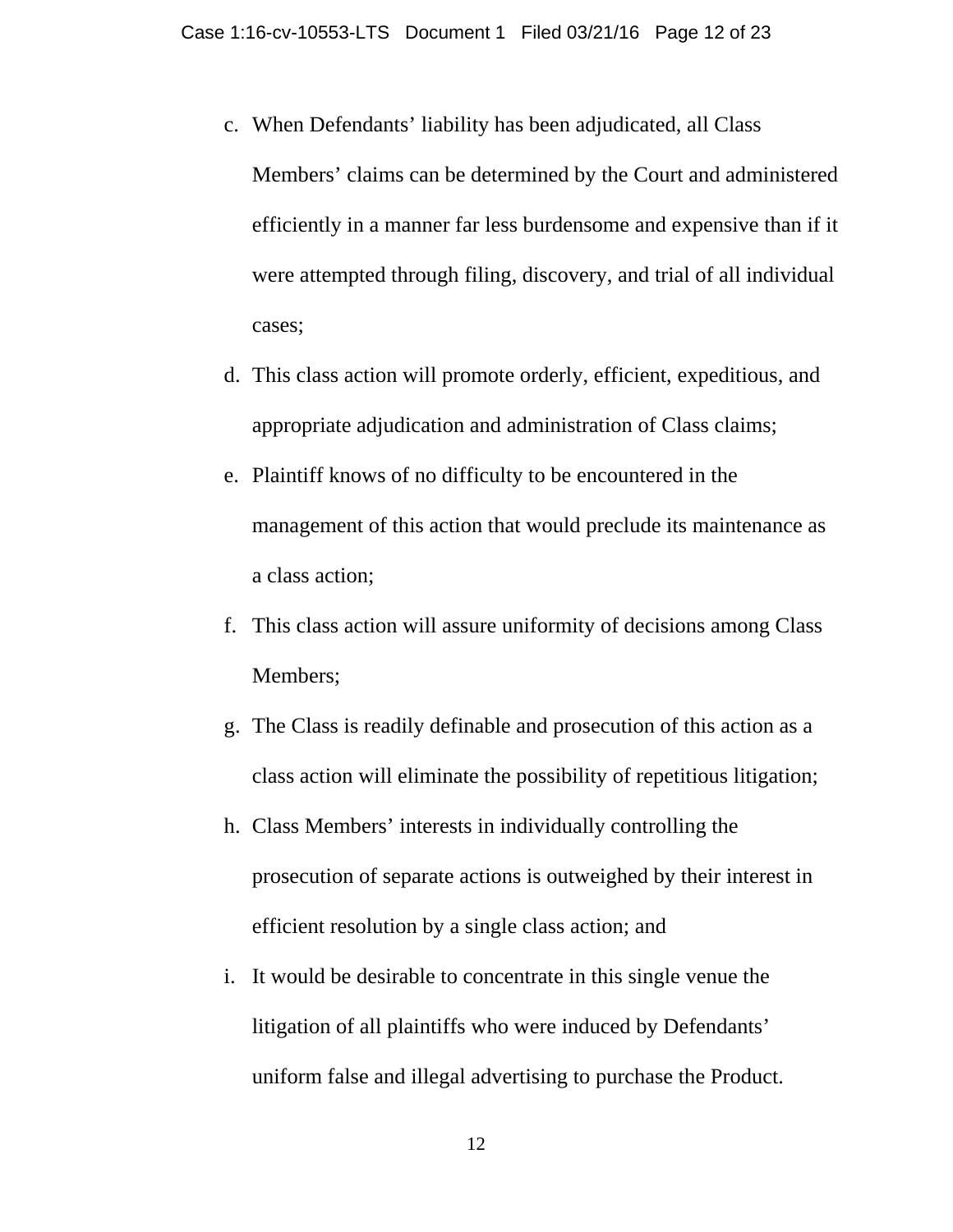26. Accordingly, this action is properly brought and should be maintained as a class action under Rule 23(b)(3) because questions of law or fact common to Class Members predominate over any questions affecting only individual members, and because a class action is superior to other available methods for fairly and efficiently adjudicating this controversy.

### **INJUNCTIVE CLASS RELIEF**

27. Rules 23(b)(1) and (2) contemplate a class action for purposes of seeking class-wide injunctive relief. Defendants have engaged in illegal conduct resulting in misleading consumers about their "100%" Grated Parmesan Cheese. Since Defendants' conduct has been uniformly directed at all consumers in the United States, and the conduct continues presently, injunctive relief on a classwide basis is a viable and suitable solution to remedy Defendants' continuing illegal misconduct.

28. This action is properly brought as an injunctive class action and should be maintained as a class action under Rule 23(a), satisfying the class action prerequisites of numerosity, commonality, typicality, and adequacy because:

> a. Numerosity: Individual joinder of the injunctive Class Members would be wholly impracticable. Defendants' Product has been purchased by thousands of people throughout the United States.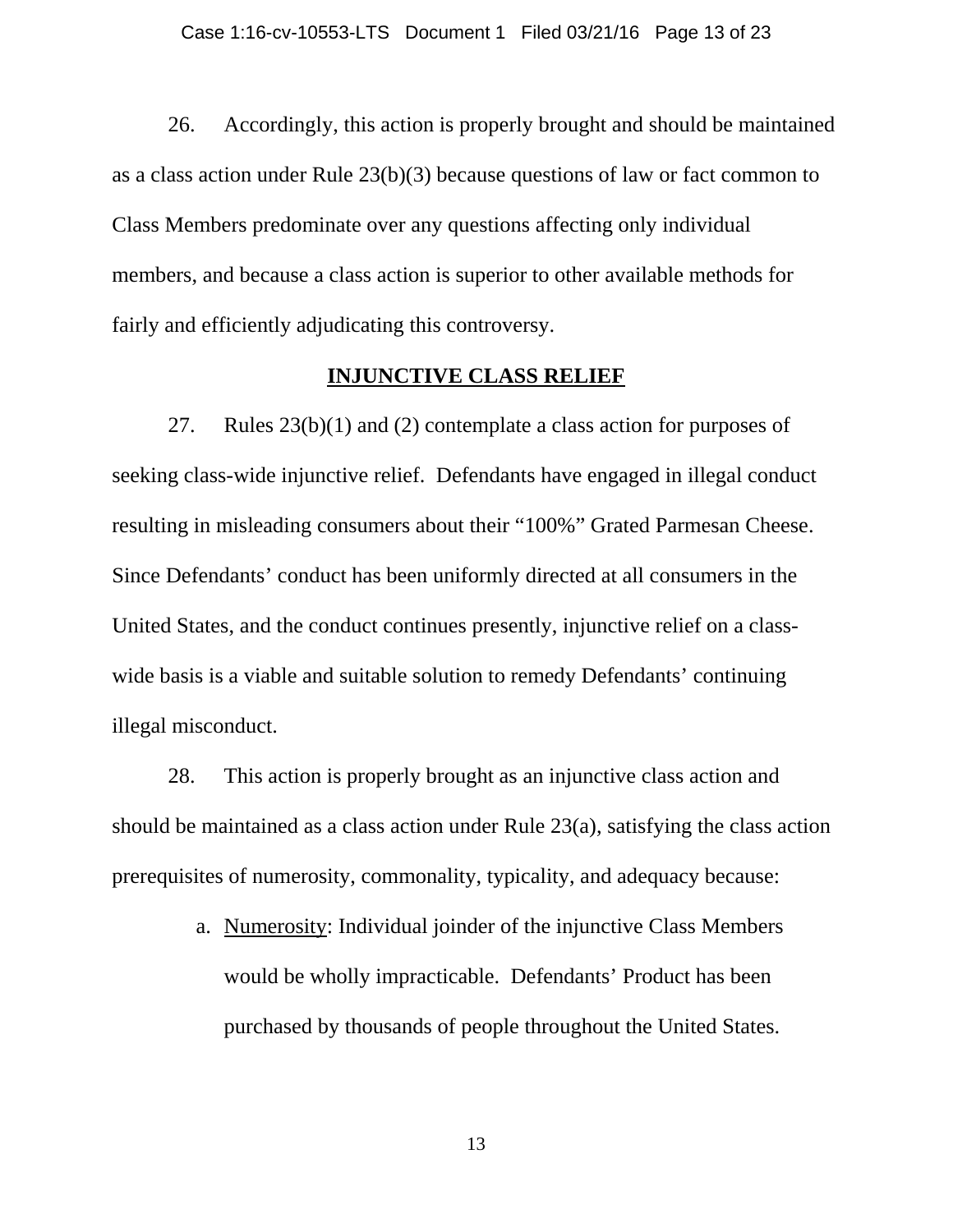- b. Commonality: Questions of law and fact are common to members of the Class. Defendants' misconduct was uniformly directed at all consumers. Thus, all members of the Class have a common cause against Defendants to stop their misleading and illegal conduct through an injunction. Since the issues presented by this injunctive Class deal exclusively with Defendants' misconduct, resolution of these questions would necessarily be common to the entire Class. Moreover, there are common questions of law and fact inherent in the resolution of the proposed injunctive class, including, *inter alia*:
	- i. Resolution of the issues presented in the 23(b)(3) class; and
	- ii. Whether members of the Class will continue to suffer harm by virtue of Defendants' illegal and deceptive product marketing and labeling.
- c. Typicality: Plaintiff's claims are typical of the claims of the injunctive Class because his claims arise from the same course of conduct (i.e. Defendants' illegal, deceptive and misleading marketing, labeling, and advertising practices concerning "100%" Grated Parmesan Cheese). Plaintiff is a typical representative of the Class because, like all members of the injunctive Class, he purchased Defendants' Product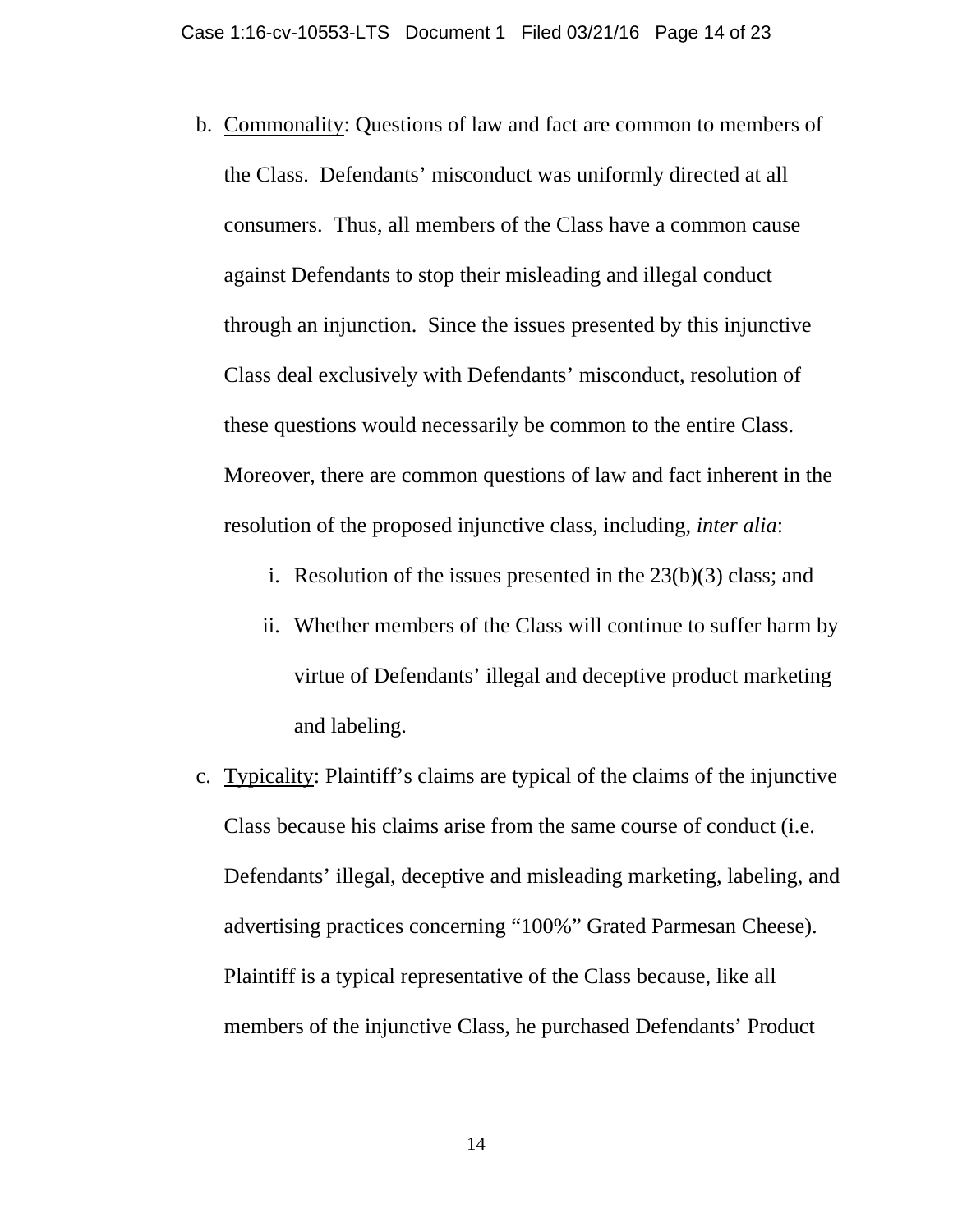which was sold illegally, unfairly, and deceptively to consumers throughout the United States.

d. Adequacy: Plaintiff will fairly and adequately represent and protect the interests of the injunctive Class. His claims are common to all members of the injunctive Class and he has a strong interest in vindicating his rights. In addition, Plaintiff and the Class are represented by counsel who are competent and experienced in both consumer protection and class action litigation.

29. The injunctive Class is properly brought and should be maintained as a class action under Rule 23(b)(2) because Plaintiff seeks injunctive relief on behalf of the Class Members on grounds generally applicable to the entire injunctive Class. Certification under Rule 23(b)(2) is appropriate because Defendants have acted or refused to act in a manner that applies generally to the injunctive Class (i.e. Defendants have marketed the Product using the same misleading and deceptive labeling to all of the Class Members). Any final injunctive relief or declaratory relief would benefit the entire injunctive Class as Defendants would be prevented from continuing their illegal, misleading, and deceptive marketing practices.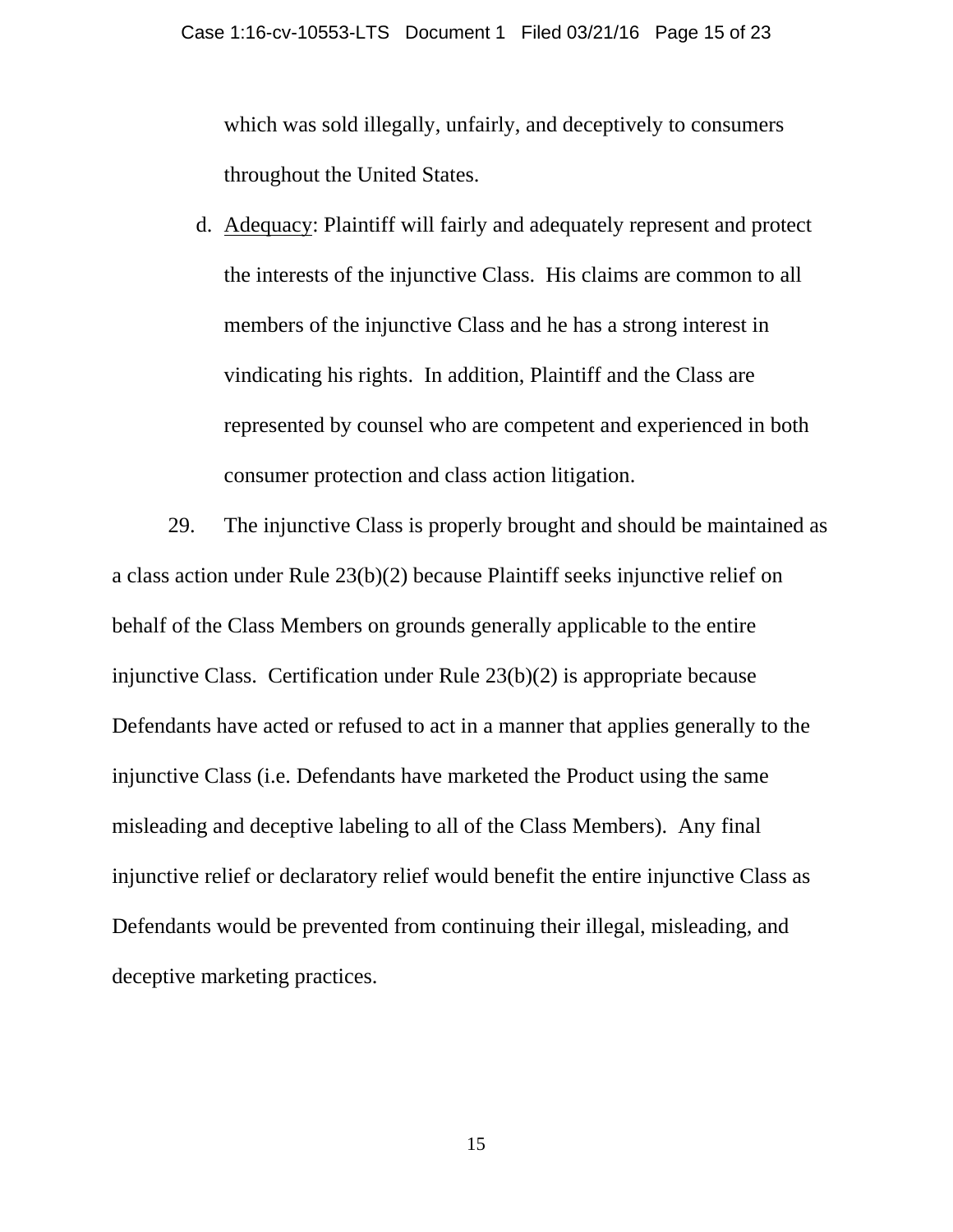# **FIRST CAUSE OF ACTION BREACH OF EXPRESS WARRANTY (On Behalf of Plaintiff and All Class Members)**

53. Plaintiff repeats and realleges each and every allegation contained in the foregoing paragraphs as if fully set forth herein.

54. Defendants provided Plaintiff and Class Members with an express warranty in the form of written affirmations of fact promising and representing that the Product is "100%" Grated Parmesan Cheese.

55. The above affirmations of fact were not couched as "belief" or "opinion," and were not "generalized statements of quality not capable of proof or disproof."

56. These affirmations of fact became part of the basis for the bargain and were material to Plaintiff's and Class Members' transactions.

57. Plaintiff and Class Members reasonably relied upon Defendants' affirmations of fact and justifiably acted in ignorance of the material facts omitted or concealed when they decided to buy the Product.

58. Within a reasonable time after they knew or should have known of Defendants' breach, Plaintiff and Class Members placed Defendants on notice of their breach. Alternatively, this pleading constitutes sufficient notice of breach. Alternatively, to the extent that it is determined that notice of breach was not given, Defendants did not suffer any prejudice thereby.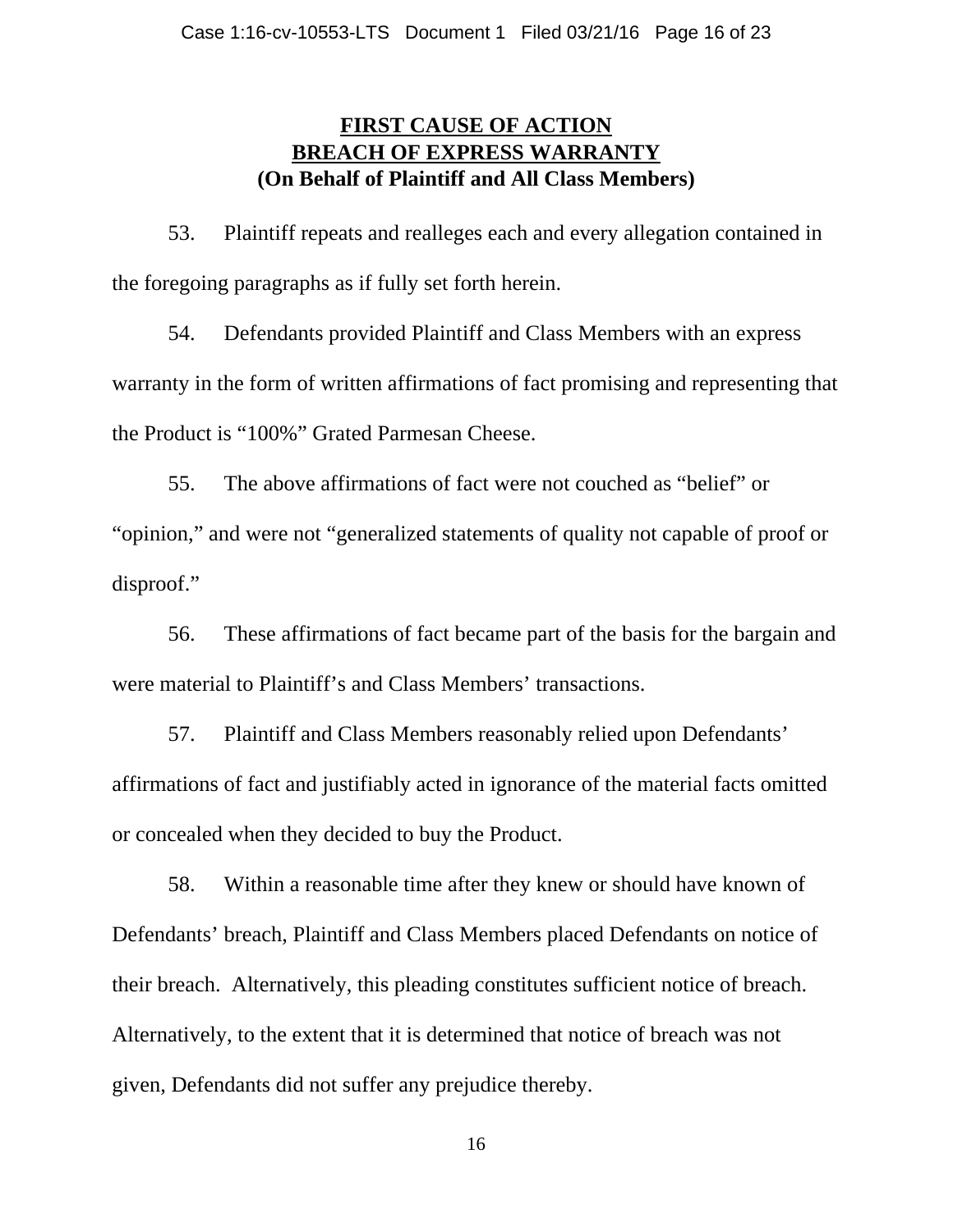59. Defendants breached the express warranty because the Product does not contain "100%" Grated Parmesan Cheese.

- 60. Defendants thereby breached the following state warranty laws:
	- a. Code of Ala. § 7-2-313;
	- b. Alaska Stat. § 45.02.313;
	- c. A.R.S. § 47-2313;
	- d. A.C.A. § 4-2-313;
	- e. Cal. Comm. Code § 2313;
	- f. Colo. Rev. Stat. § 4-2-313;
	- g. Conn. Gen. Stat. § 42a-2-313;
	- h. 6 Del. C. § 2-313;
	- i. D.C. Code § 28:2-313;
	- j. Fla. Stat. § 672.313;
	- k. O.C.G.A. § 11-2-313;
	- l. H.R.S. § 490:2-313;
	- m. Idaho Code § 28-2-313;
	- n. 810 I.L.C.S. 5/2-313;
	- o. Ind. Code § 26-1-2-313;
	- p. Iowa Code § 554.2313;
	- q. K.S.A. § 84-2-313;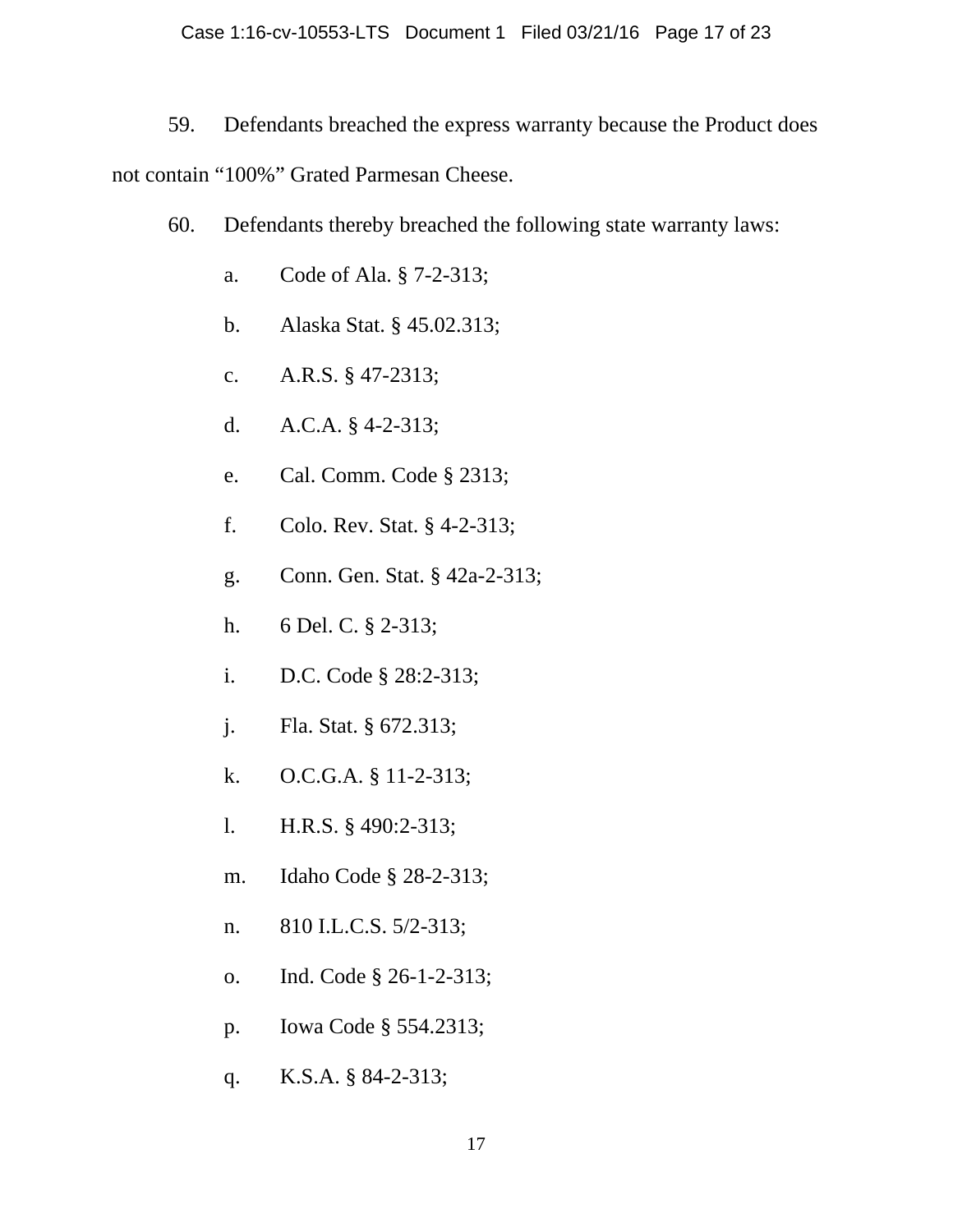- r. K.R.S. § 355.2-313;
- s. 11 M.R.S. § 2-313;
- t. Md. Commercial Law Code Ann. § 2-313;
- u. 106 Mass. Gen. Laws Ann. § 2-313;
- v. M.C.L.S. § 440.2313;
- w. Minn. Stat. § 336.2-313;
- x. Miss. Code Ann. § 75-2-313;
- y. R.S. Mo. § 400.2-313;
- z. Mont. Code Anno. § 30-2-313;
- aa. Neb. Rev. Stat. § 2-313;
- bb. Nev. Rev. Stat. Ann. § 104.2313;
- cc. R.S.A. 382-A:2-313;
- dd. N.J. Stat. Ann. § 12A:2-313;
- ee. N.M. Stat. Ann. § 55-2-313;
- ff. N.Y. U.C.C. Law § 2-313;
- gg. N.C. Gen. Stat. § 25-2-313;
- hh. N.D. Cent. Code § 41-02-30;
- ii. II. O.R.C. Ann. § 1302.26;
- jj. 12A Okl. St. § 2-313;
- kk. Or. Rev. Stat. § 72-3130;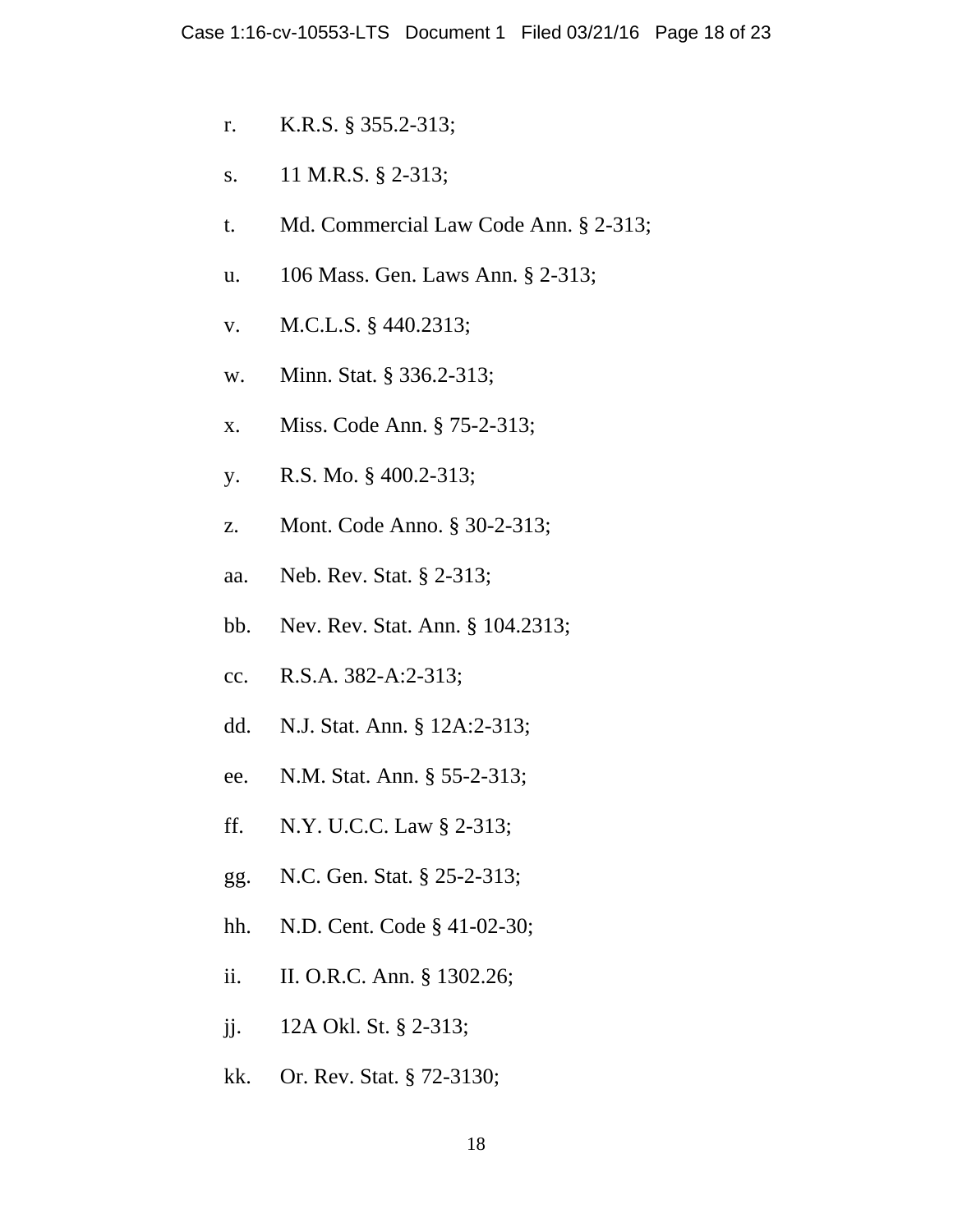- ll. 13 Pa. Rev. Stat. § 72-3130;
- mm. R.I. Gen. Laws § 6A-2-313;
- nn. S.C. Code Ann. § 36-2-313;
- oo. S.D. Codified Laws, § 57A-2-313;
- pp. Tenn. Code Ann. § 47-2-313;
- qq. Tex. Bus. & Com. Code § 2.313;
- rr. Utah Code Ann. § 70A-2-313;
- ss. 9A V.S.A. § 2-313;
- tt. Va. Code Ann. § 59.1-504.2;
- uu. Wash. Rev. Code Ann. § 6A.2-313;
- vv. W. Va. Code § 46-2-313;
- ww. Wis. Stat. § 402.313;
- xx. Wyo. Stat. § 34.1-2-313.
- 61. As a direct and proximate result of Defendant's breach of express

warranty, Plaintiff and Class Members were damaged in the amount of the price they paid for the Product, in an amount to be proven at trial.

## **SECOND CAUSE OF ACTION BREACH OF IMPLIED WARRANTY OF MERCHANTIBILITY (On Behalf of Plaintiff and All Class Members)**

62. Plaintiff repeats and realleges each and every allegation contained in the foregoing paragraphs as if fully set forth herein.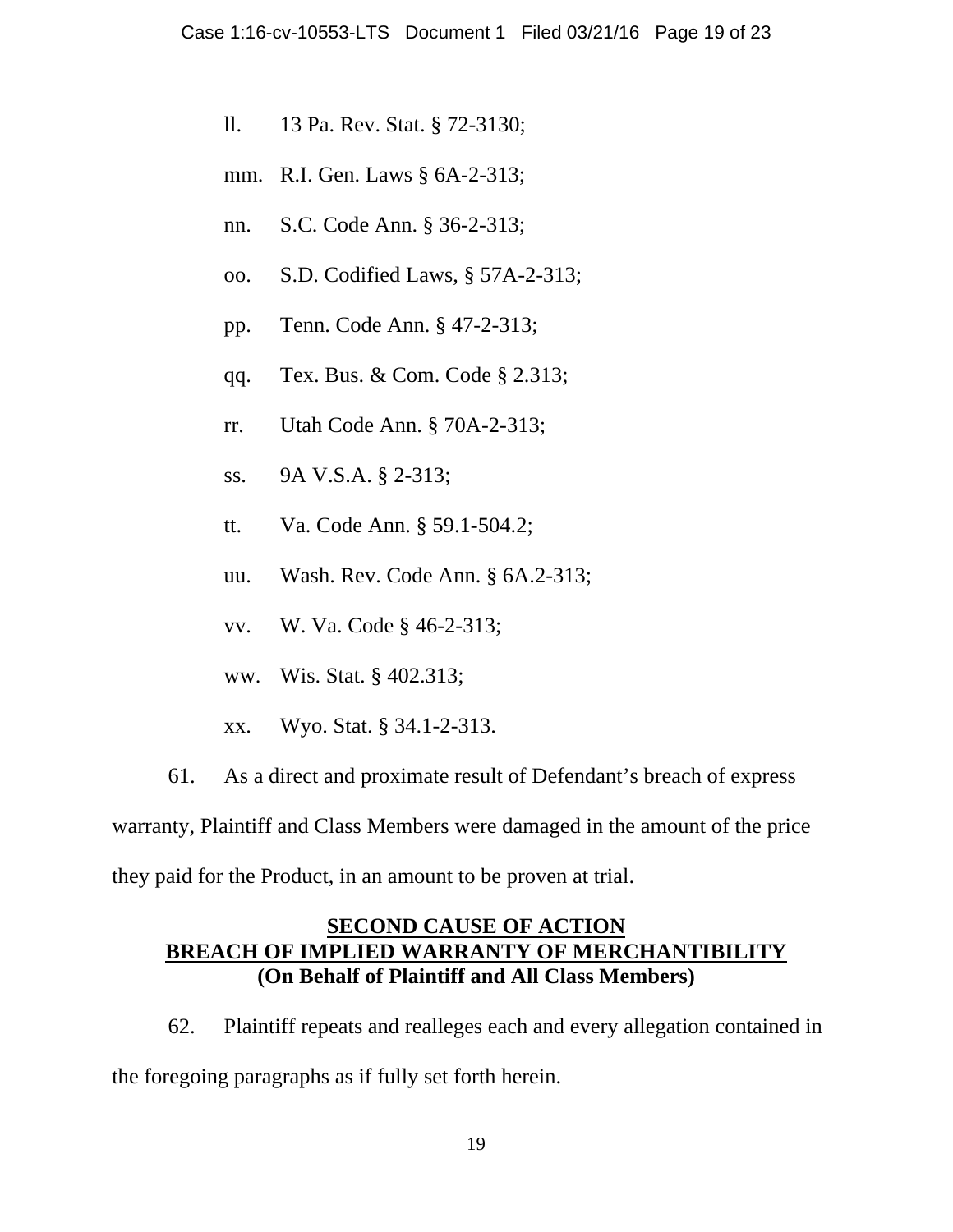63. Defendants are in the business of manufacturing, distributing, marketing and advertising "100%" Grated Parmesan Cheese.

64. Under the Uniform Commercial Code's implied warranty of merchantability, Defendants warranted to Plaintiff and Class Members that the Product contains "100%" Grated Parmesan Cheese.

65. Defendants breached the implied warranty of merchantability in that Defendants' Product deviates from the product description, and reasonable consumers expecting a product that conforms to its label would not accept the Defendants' product if they knew it did not contain "100%" Grated Parmesan Cheese.

66. Within a reasonable amount of time after they knew or should have known of Defendants' breach, Plaintiff and the Class notified Defendants of such breach. Alternatively, this pleading constitutes sufficient notice of breach. Alternatively, to the extent that it is determined that notice of breach was not given, Defendants did not suffer any prejudice thereby

67. The inability of Defendants' Product to meet the label description was wholly due to Defendants' fault and without Plaintiff's or Class Members' fault or neglect, and was solely due to Defendants' manufacture, distribution, marketing and sale of the Product to the public.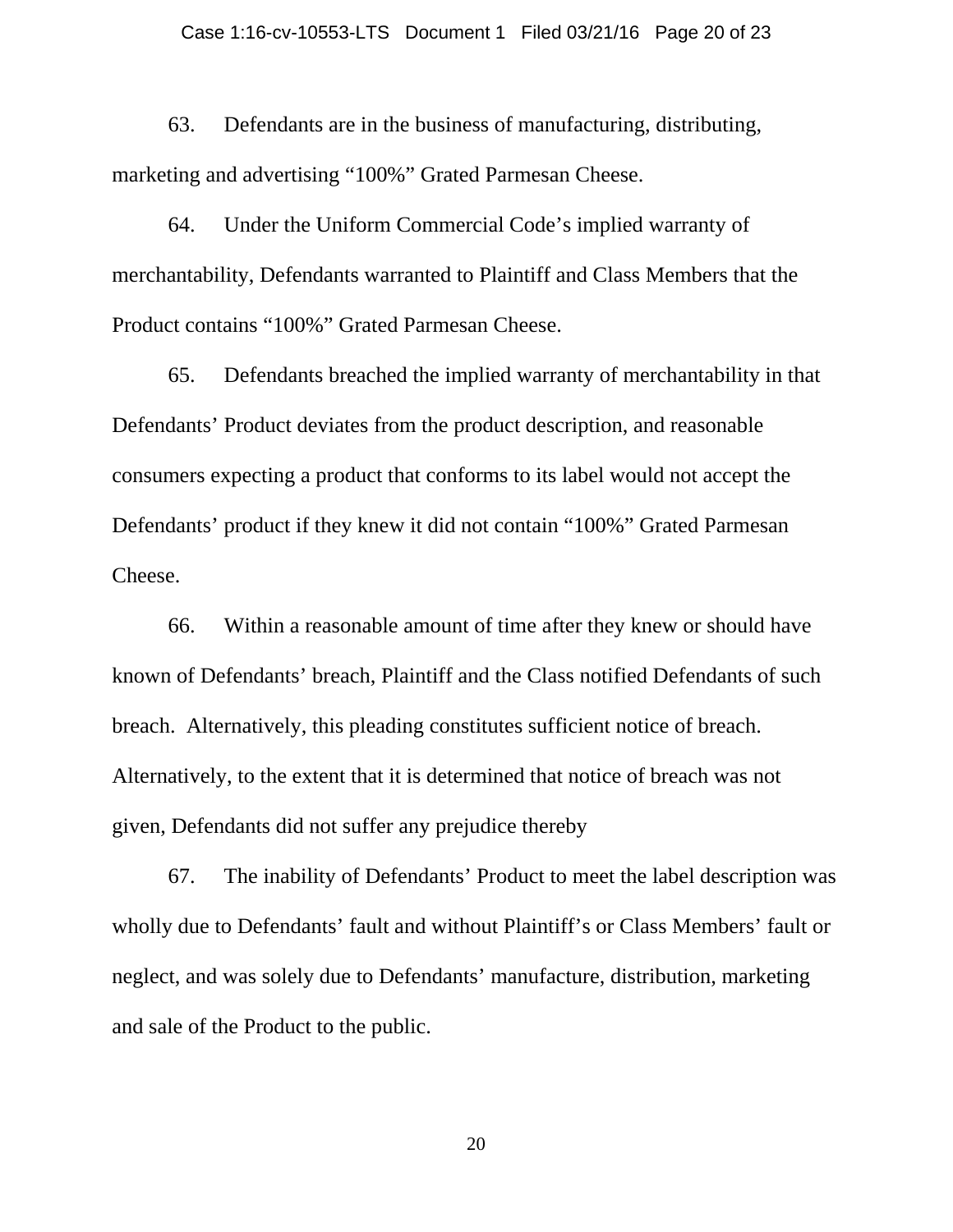68. As a result of the foregoing, Plaintiff and Class Members have been damaged in the amount paid for the Product, together with interest thereon from the date of purchase.

## **THIRD CAUSE OF ACTION UNJUST ENRICHMENT (On Behalf of Plaintiff and All Class Members in the Alternative)**

69. Plaintiff repeats and realleges each and every allegation contained in the foregoing paragraphs as if fully set forth herein.

70. Plaintiff, on behalf of himself and consumers nationwide, brings a common law claim for unjust enrichment.

71. Defendants' conduct violated, *inter alia*, state and federal law by manufacturing, advertising, marketing, and selling the Product while misrepresenting and omitting material facts.

72. Defendants' unlawful conduct as described in this Complaint allowed Defendants to knowingly realize substantial revenues from selling the Product at the expense of, and to the detriment or impoverishment of, Plaintiff and Class Members, and to Defendants' benefit and enrichment. Defendants have thereby violated fundamental principles of justice, equity, and good conscience.

73. Plaintiff and Class Members conferred significant financial benefits on Defendants and paid substantial compensation to Defendants for a Product that was not as Defendants represented it to be.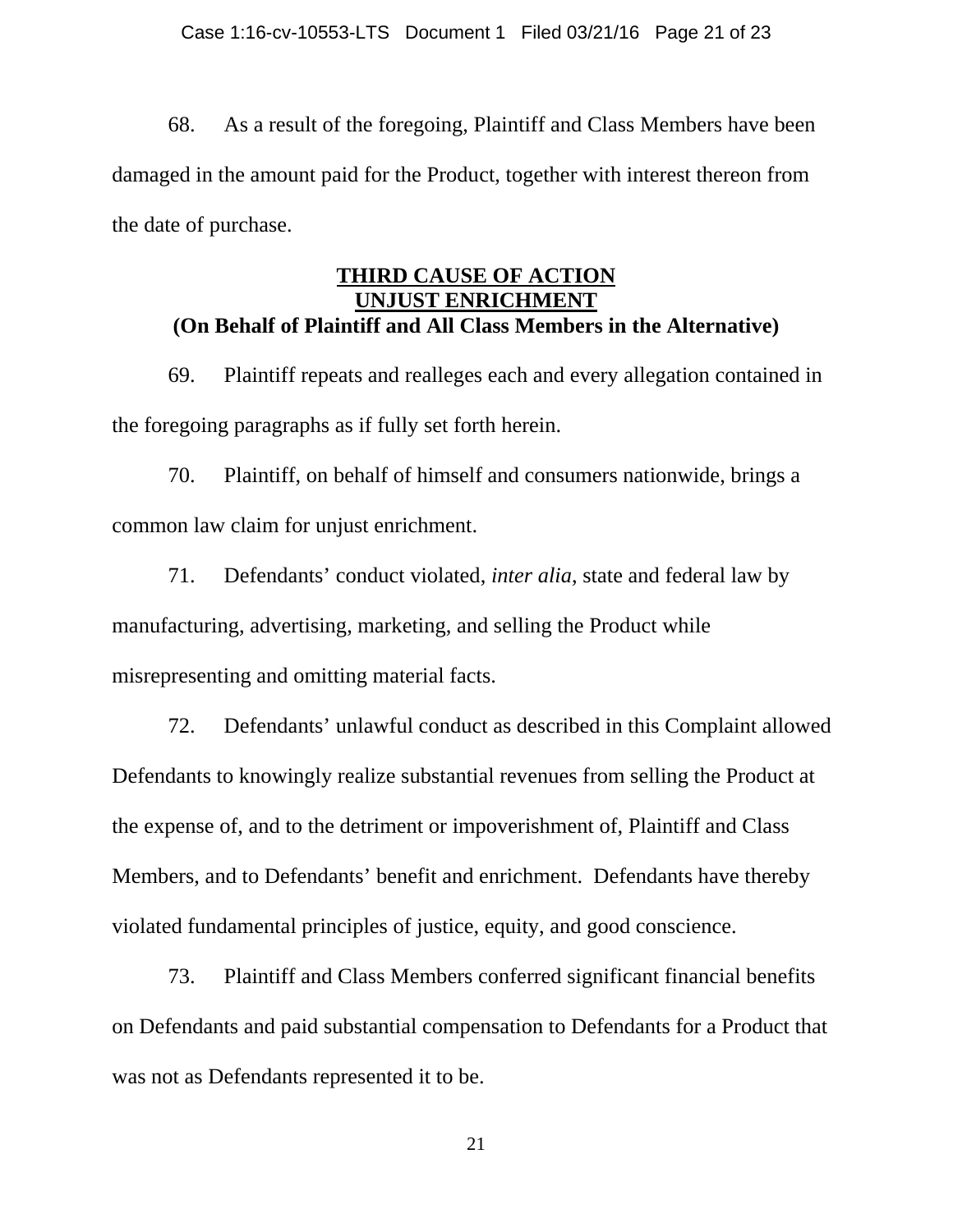74. Defendants had an appreciation or knowledge of the benefits conferred by their conduct.

75. Under common law principles of unjust enrichment, it is inequitable for Defendants to retain the benefits conferred by Plaintiff's and Class Members' overpayments.

76. Plaintiff and Class Members seek disgorgement of all profits resulting from such overpayments and establishment of a constructive trust from which Plaintiff and Class Members may seek restitution.

### **JURY DEMAND**

Plaintiff demands a trial by jury on all issues.

**WHEREFORE**, Plaintiff, on behalf of himself and the Class, prays for judgment as follows:

- (a) Declaring this action to be a proper class action and certifying Plaintiff as the representative of the Class under Rule 23 of the Federal Rules of Civil Procedure;
- (b)Entering preliminary and permanent injunctive relief against Defendants, directing Defendants to correct their unfair and deceptive practices;
- (c) Awarding monetary damages;